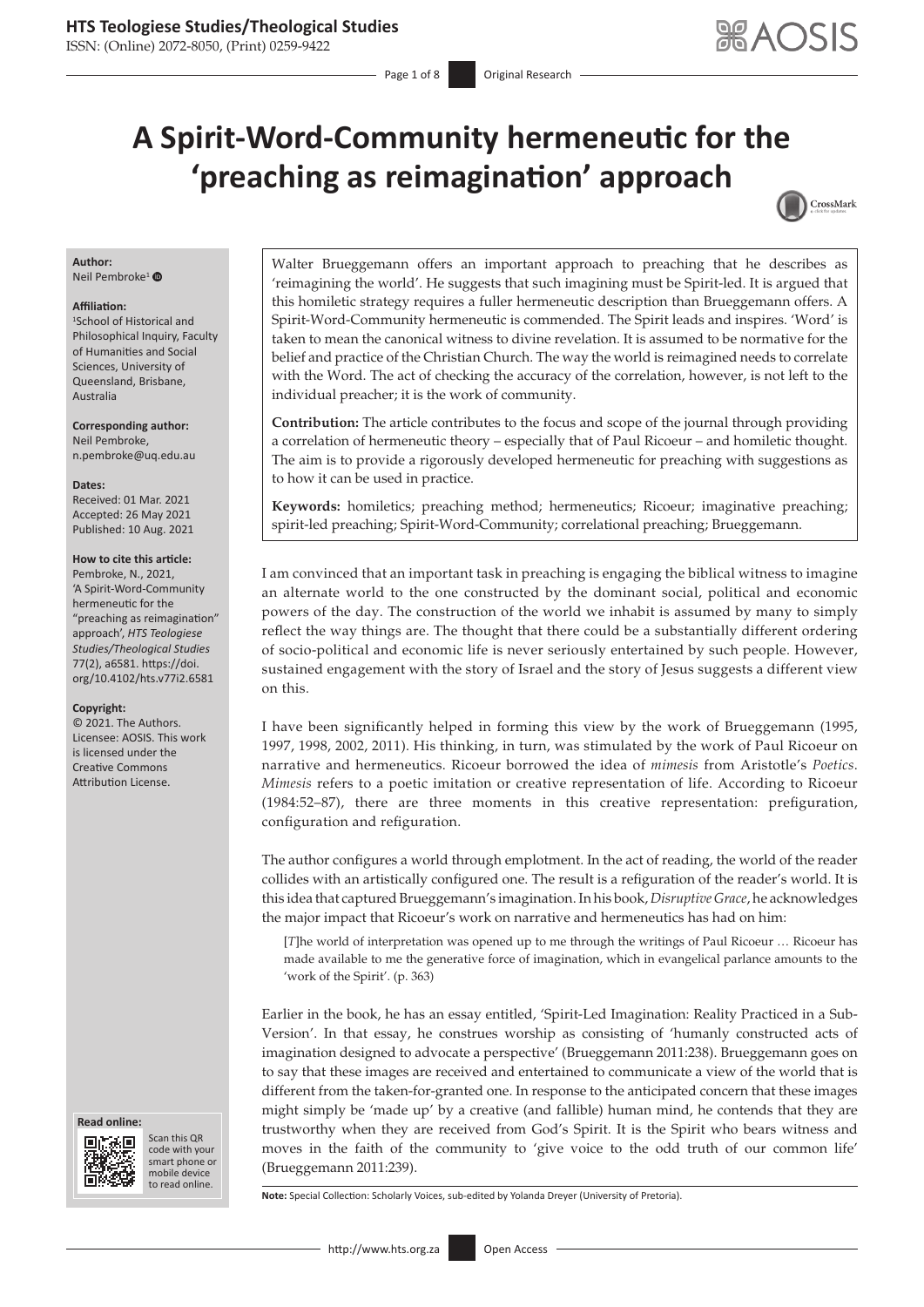The hermeneutic problem that is raised here is this: How can preachers control their tendency to project a world that they personally find compelling, but which is only loosely connected to the story of Israel and the story of Jesus? The issue, then, is that whilst the imagination is powerful and generative, to remain faithful it needs parameters to keep it aligned with the biblical witness. The argument advanced in this essay is that Brueggemann's suggestion that openness to the guidance of the Spirit keeps the imagination of the preacher on track does not go far enough. What is required, I contend, is engagement with the Spirit as the Spirit speaks through the *community*. In reimagining the world, the preacher needs to work within the tension arc of Spirit-Word-Community. It is the twofold act of the Spirit speaking through the community and the preacher listening well that ensures that she or he remains aligned with the Word.

Let me define my terms. By 'Word' I mean the canonical witness to divine revelation. I take it to be normative for the belief and practice of the Christian Church. The way the world is reimagined by the preacher needs to correlate with the Word. For assistance in this correlational task, the preacher engages the best wisdom of the community. I construe 'community' in broad terms. It includes the local faith community, the contemporary global community of faith and those who make up the long tradition of critical biblical exegesis and theological reflection. Some may wonder at my inclusion of non-experts in this community. It is true that members of the local faith community most often lack the expertise of the educated pastor and therefore will sometimes be less than helpful when it comes to interpretation of the Word. I include them because in my experience parishioners often have something of real value to offer when it comes to the task of using biblical thinking to reconfigure the world we inhabit.

Operating with appropriate controls in place, then, is a fundamental requirement for responsible reimagining of our world. Working with appropriate sources of inspiration is also important; the way the alternate world is imagined needs not only to be responsible, it also needs to rouse and stimulate the congregation to thought and action. The Spirit uses many and varied sources to inspire a preacher. I therefore widen the scope of 'community' to include relevant thinkers in the non-theological world (psychologists, philosophers, sociologists, artists and more). Adding this last element to the definition of community is controversial. Those in the conservative evangelical, Charismatic, Pentecostal, and Barthian camps, together with many in the progressive evangelical and post-liberal schools (with perhaps some exceptions), will be quite uncomfortable with a correlational approach to biblically grounded theological reflection. For them, drawing upon insights from disciplines such as psychology and philosophy introduces alien terms that distort the true meaning of the Word. I therefore need to build an argument for the necessity of, and value in, responsible engagement with the non-theological intellectual community.

Before getting to that important task, I will present Brueggemann's idea of preaching as reimagination. This will be followed by a discussion of various pneumatic hermeneutics. I hope to show that a Spirit-Word dialectic is inadequate. What is required is a fully comprehensive model that connects these elements to community.

## **Brueggemann's notion of preaching as reimagining the world**

Above, I indicated that Brueggemann has been significantly influenced in his thinking about the essential nature of preaching by Ricoeur's suggestion that narrative fiction has the power to remake or redescribe a world. Ricoeur, in turn, was stimulated in his thinking on narrative by the thought of Aristotle in his *Poetics.* In that work, Aristotle is interested in the relationship between *muthos* and *mimesis*. In using the latter term, Aristotle recognised that poetry imitates or creatively represents human action. Whilst Ricoeur borrows the concepts of emplotment and mimetic activity, he moves beyond the boundaries of drama and epic in Aristotle's *Poetics*. Ricoeur's project is the reconfiguration of the entire narrative field. He designates the three moments in the construction and reception of a work of narrative fiction as mimesis<sub>1</sub>, mimesis<sub>2</sub> and mimesis<sub>3</sub> (Ricoeur 1984:52–87).

Mimesis, refers to the preunderstanding, basic competence or *prefiguration* required for a narrative to be created and understood. That is, both the narrator and the listener or reader need to know how a good story is constructed. There is a certain structure, together with particular dynamics, in such a story that both narrator and listener or reader need to understand: '[*E*]very narrative presupposes a familiarity with terms such as agent, goal, means, circumstance, help, hostility, cooperation, conflict, success, failure, etc. on the part of its narrator and any listener' (Ricoeur 1984:55).

Ricoeur (1984:46) refers to mimesis, as 'the mimesis of creation' and the 'pivotal point' in the process. This second mimetic moment indicates the process of *configuration* or emplotment:

A story … must be more than just an enumeration of events in serial order; it must organize them into an intelligible whole… In short, emplotment is the operation that draws a configuration out of a simple succession. (p. 65)

Mimesis<sub> $3$ </sub>, finally, is associated with the reception of the work. It 'marks the intersection of the world of the text and the world of the hearer or reader' (Ricoeur 1984:71). A work of narrative fiction has the capacity to *reconfigure* a world. It has (Ricoeur 1991):

[*T*]he power to 'remake' reality and, within the framework of narrative fiction in particular, to remake real praxis to the extent that the text intentionally aims at a horizon of a new reality that we may call a world. (p. 10)

It is this capacity of a narrative to remake or redescribe the world of action that sparked Brueggemann's thinking on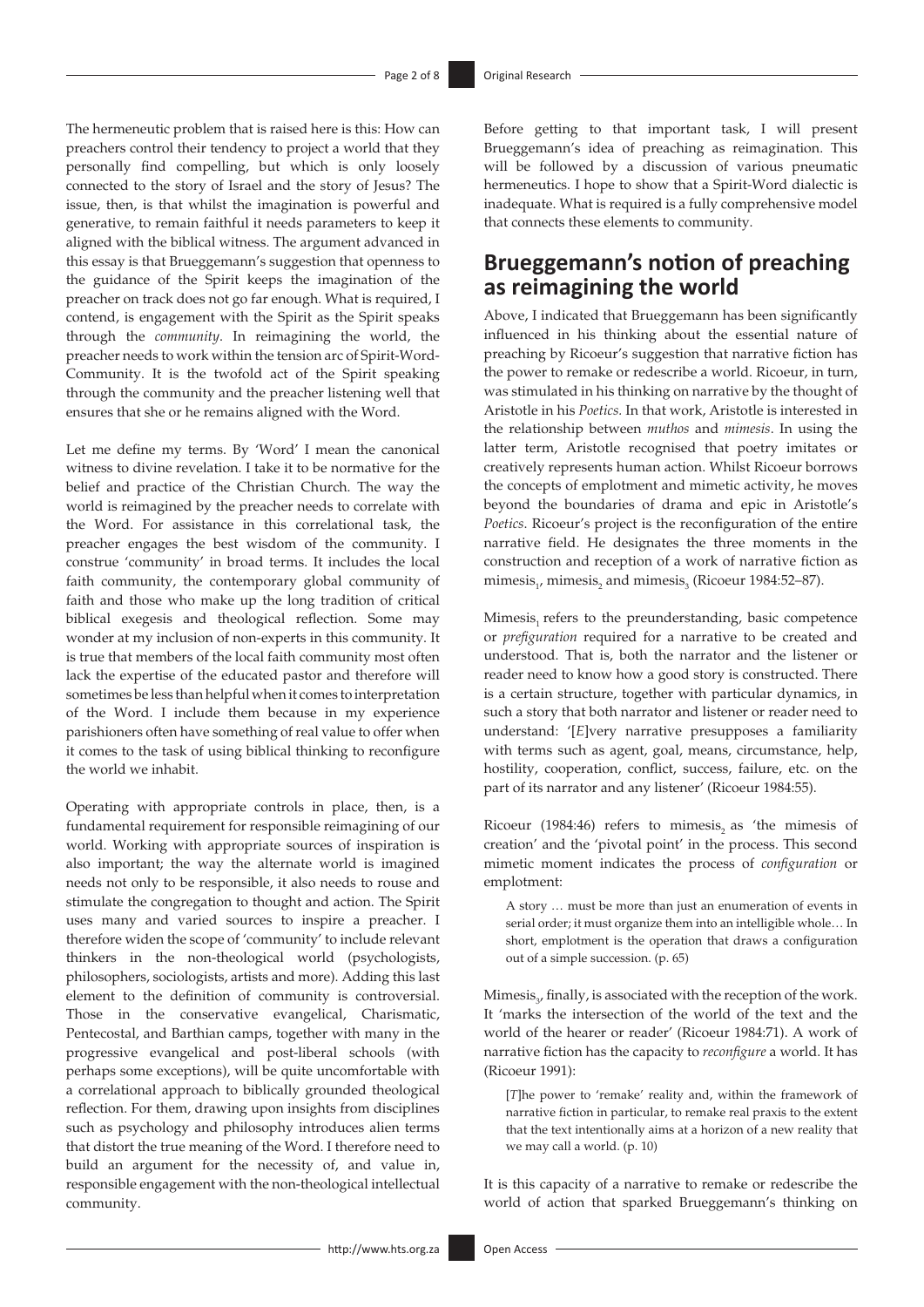preaching. Employing her or his imaginative powers in engaging the text, the preacher redescribes the world. In his essay, 'Cadences that Redescribe: Speech among Exiles', Brueggemann associates the 'situation-transforming capacity' in the 'salvation oracles' of Second Isaiah with Ricoeur's notion of redescription of the world (Brueggemann 1997:18). He goes on to suggest these speech acts authorise the church 'to identify and redescribe this present place as the arena in which the rule of the creator and liberator God is working a wondrous newness' (Brueggemann 1997:21).

According to Brueggemann (1995:316), a foundational idea in this approach to preaching is that a script has worldmaking power. The most powerful scripting tradition in the Euro-American world, he suggests, is the Enlightenment (Brueggemann 1995:318). In the economic sphere, it exercises its hegemony through consumerism and the credo 'more is better'. When it comes to the political domain, its force is felt in the privilege of European superiority, power and colonialism.

Clearly, the Church (along with all people of good will) should be deeply troubled by the dominance of the Enlightenment script. Transformation is an urgent task. The path is not through didacticism or through arrogantly asserting an alternative ideology, but rather through (Brueggemann 1995):

[*T*]*he playful entertainment of another scripting of reality that may subvert the old given text and its interpretation and lead to the embrace of an alternative text and its redescription of reality* [emphasis in the original]. (p. 319)

The biblical corpus offers this alternative script and preaching is construed by Brueggemann as imagining the world through this rival scripting.

The world produced in the preaching event is never the dominant version (Brueggemann 1998:199). Rather, the version of the world that is offered lives under the dominant one (i.e. consumerism and political hegemony as scripted by the Western Enlightenment). Preaching can therefore be construed as 'subversion' (Brueggemann 1998):

It is *sub-version* because we must fly low, stay under the radar, and hope not to be detected too soon; sub-version, because it does indeed intend to *sub-vert* the dominant version and to empower a community of *sub-versives* who are determined to practice their lives according to a different way of imaging [emphasis in the original]. (p. 200)

A major problem with talking about imagining an alternative world is subjectivity. The imagination can run free and take us a long way from the world of the Bible. The images that are offered may be 'made-up' rather than biblically authorised ones. For this reason, Brueggemann (2011) called for a 'Spiritled imagination' in generating a subversion of reality:

[*I*]n the community of faith, to 'imagine' does not mean 'to make up.' It means, rather, to receive, entertain, and host images of reality that are outside the accepted given. If, however, we say we 'receive' images, then we may ask, receive from whom? … The answer we give is that what [is imagined] is given by God's Spirit, for it is the Spirit who bears witness. It is the Spirit who has given Israel freedom to recognize and acknowledge YHWH as savior from slavery. It is the Spirit who gives us eyes to see and selves to notice the recurring and constant fidelity of God. (pp. 238–239)

It would be nice to conclude the discussion at this point. After all, on the surface at least, it is all looking rather sound. So far, we have recognised that there is a dominant version of reality that is destructive and needs to be subverted through a biblically inspired reimaging of the world. Furthermore, we have observed that this act of reimagination needs to be Spirit-led. But sadly, I need to throw a monkey wrench into the conversation. There are preachers who claim to be led by the Spirit but who preach death rather than life. Hanson (1995) highlighted this well by referring to the David Koresh 'wrench':

At the Mt Carmel Compound in Waco, Texas, Scripture was the guide, the community was the gathering of the baptized, and the Spirit was declared to be the enabler in spiritual interpretation. Claiming the gifts of the Spirit, David Koresh placed himself beyond universally recognized standards of human decency and led his community not to life but to death. (pp. 8–9)

What is required to support preaching as redescription of the world is a more comprehensive hermeneutic than the Spiritled option. I suggest that such a hermeneutic is captured in the term 'Spirit-Word-Community'. I accept that in referring to the role of the Spirit in disciplining the preacher's imagination, Brueggemann tacitly acknowledges the function of the community of faith. He accepts, of course, that the Spirit works in and through the community. My contention is that this aspect needs explicit reference and investigation. We need to describe a fully developed pneumatic hermeneutic. It is to this task that we now turn.

# **A pneumatic hermeneutic: From Spirit-Word to Spirit-Word-Community**

Over the past 35 years we have witnessed a great deal of scholarly attention to the task of developing a pneumatic hermeneutic. For some scholars engaged in this work, attention is directed exclusively at the Word-Spirit dialectic. For example, in his book entitled *Spirit-Led Preaching*, Heisler (2007:63) identified 'the three testimonies of preaching' as Scripture, the Holy Spirit and the preacher. Heisler (2007) further stated that a major aim of the book is to 'establish a positive theology of the Spirit's role in preaching by building upon the theological fusion of Word and Spirit' (p. 3). Heisler (2007) described the Word-Spirit dialectic in these terms:

The Word activates the Spirit, and the Spirit authenticates the Word. The Word is the instrument of the Spirit, and the Spirit is the implement of the Word. The Word is the written witness, and the Spirit is the inward witness. In terms of preaching, the Word is the source and substance of our preaching, and the Spirit is the supernatural power of our preaching. (p. 62)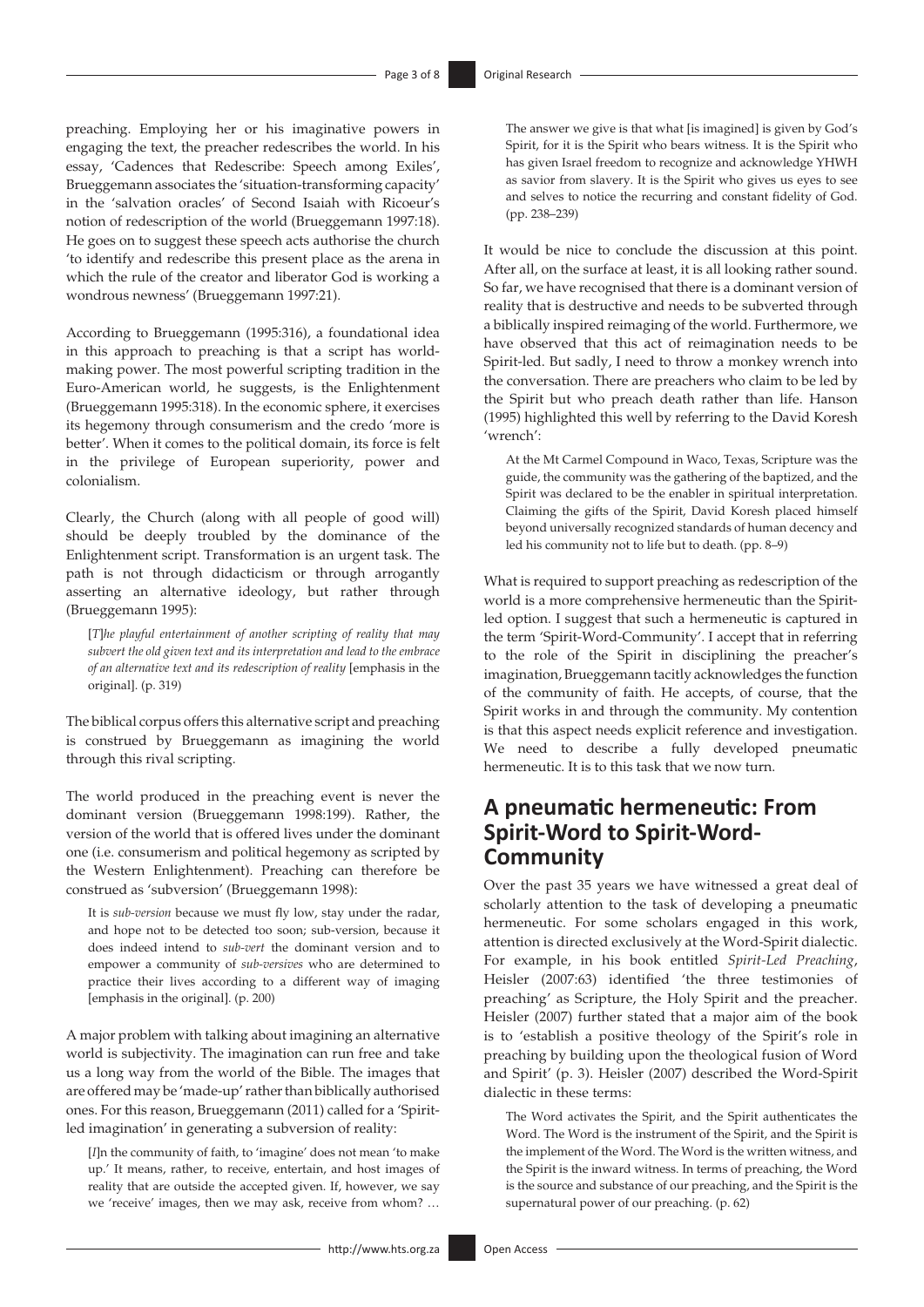Rick Moore finds the basis for his construction of the Word-Spirit (or in his terms 'Canon-Charisma') dialectic in the book of Deuteronomy (Moore 1992). Moore (1992:76) found in chapters 4 and 5 of the book 'sustained reflection' on 'the dialectical and complementary relationship between canonical word and … charismatic revelation'. In Deuteronomy, 'charismatic revelation' is associated with the office of the prophet: 'Yahweh your God will raise up a prophet like me from your midst, from amongst your kindred; him you shall heed' (18:15). Moore observes that alongside this affirmation of the central place for ongoing charismatic revelation, Deuteronomy recognises the indispensable role that the written canon has in Israel:

When he [the king] sits on the throne of his kingdom, he shall write for himself in a book a copy of this law, obtained from the Levitical priests. It is to be with him, and he should read it all the days of his life. (17:8–19)

Moore (1992) suggested that what Deuteronomy presents is 'two revelatory channels, that of canonical writing and charismatic speech' (p. 79). Moreover, the way that they are discussed suggests a view that may be characterised as a 'dynamic integration' (p. 91). Such an integrated approach allows us to avoid the twin evils of 'a Spirit-less Word (rationalism)' and a 'Word-less Spirit (subjectivism)' (p. 91).

Moore (2000) continued his reflection on the Word-Spirit dialectic in a later article. There he expresses dissatisfaction with the Reformed principle of *Sola Scriptura*. This principle, he argues, claims to capture the whole truth of responsible theological reflection, but in fact only grasps a part of it. It fails to recognise the need for a Spirit-led approach to a biblically grounded theology. In place of *Sola Scriptura,* Moore suggests *Solus Spiritus*. It seems on the surface that such a move suffers from the same problem as Luther's formulation – namely, it captures only one half of the pairing. As may be expected, Moore is well aware that others might jump to this conclusion. In response he says this: 'It will always be *Solus Spiritus with the Scripture*, because the Spirit always attends Scripture, which has all come forth *from* the Spirit [emphasis in the original]' (Moore 2000:13).

The major insight that these and other authors wish to draw out in their work on the Word-Spirit dialectic is the gift that each partner brings. The Spirit for her part gifts the Christian community with freedom. There are a number of examples in the New Testament of the community setting aside what had previously been considered to be binding scriptural injunctions. When the Spirit came upon the Caesareans and the Galatians, a decision was made that circumcision was no longer a requirement (Ac 10–11; 15:7–11; Gal 2:7–9; 3:2–5). And yet, we know that circumcision was a clear divine command, a sign of 'an everlasting covenant' (Gen 17:9–14) (Dunn 2012:155; cf. Pinnock 2009:159–160). Jesus, the Spiritanointed prophet, felt free to override the scriptural principle of 'a tooth for a tooth' and replace it with the higher ethical calling of love of one's enemies. In similar fashion, he set

aside clean and unclean food laws and refused the law concerning permission for divorce.

The Word, on the other hand, is a gift because it controls a tendency to take unwarranted liberty in the name of Spiritinspiration. Both the Hebrew Bible and the New Testament record numerous examples of false along with true prophets. In order to discern whether or not a teaching is genuinely of God, it needs to be held to the light that the Word casts. If a false spirit is at work, the light will show up the deficiencies, distortions and destructive tendencies.

In John's gospel, we read of a Paraclete who will lead the community into 'all truth' (Jn 16:13). Note that it is *all* truth rather than *new* truth. The danger of a leader claiming to be Spirit-inspired inventing 'truth' is the reason that many theologians distinguish between the Word as an inspired product and Spirit-led interpretation as illumination. However, it seems acceptable to talk about both the canonical deposit and contemporary insights as inspired by the Spirit, as long as we maintain a distinction between new truth, on the one hand and biblical truth in a new light, on the other. The Word is fixed and definitive, but new light breaks forth from it when interpreters open themselves to the leading of the Spirit (cf. Pinnock 1993:3–4, 2009:162).

A number of authors contend that the task of measuring fresh insights and perspectives that are claimed as fruits of the Spirit against the standard of the definitive word of God in Jesus is not something that is best performed by an individual. Discernment of true from false spirits benefits from checking with the views of others in the community. An individual has limited experience, knowledge and understanding; she or he may be saved from error by listening to the best wisdom the community has to offer.

It is not that the authors mentioned here are necessarily ignorant of this important fact. It is implied in their writings. However, I endorse a hermeneutic in which the implied is made explicit. What is required is a dynamic integration involving Spirit, Word and community (Cartledge 2012; Dunn 2012; Hanson 1995; Pinnock 1993; Thomas 1994; Yong 2002).

It is not necessary to present all the various proposals for a Spirit-Word-Community hermeneutic here. The common element is a recognition that the best wisdom of the tradition can never be captured by a solitary interpreter. Pinnock (1993) captured well this essential insight:

The milieu of our seeking God's leading is the community which is called the pillar and ground of the truth (1 Tim 3:15) … The truth does not depend on my grasping it or understanding it as a solitary person … Individual judgments ought to be submitted to the larger judgments of the fellowship. (p. 16)

A particularly interesting approach to developing the Spirit-Word-Community model is offered by Thomas (1994). He draws his hermeneutic out of the record of the deliberations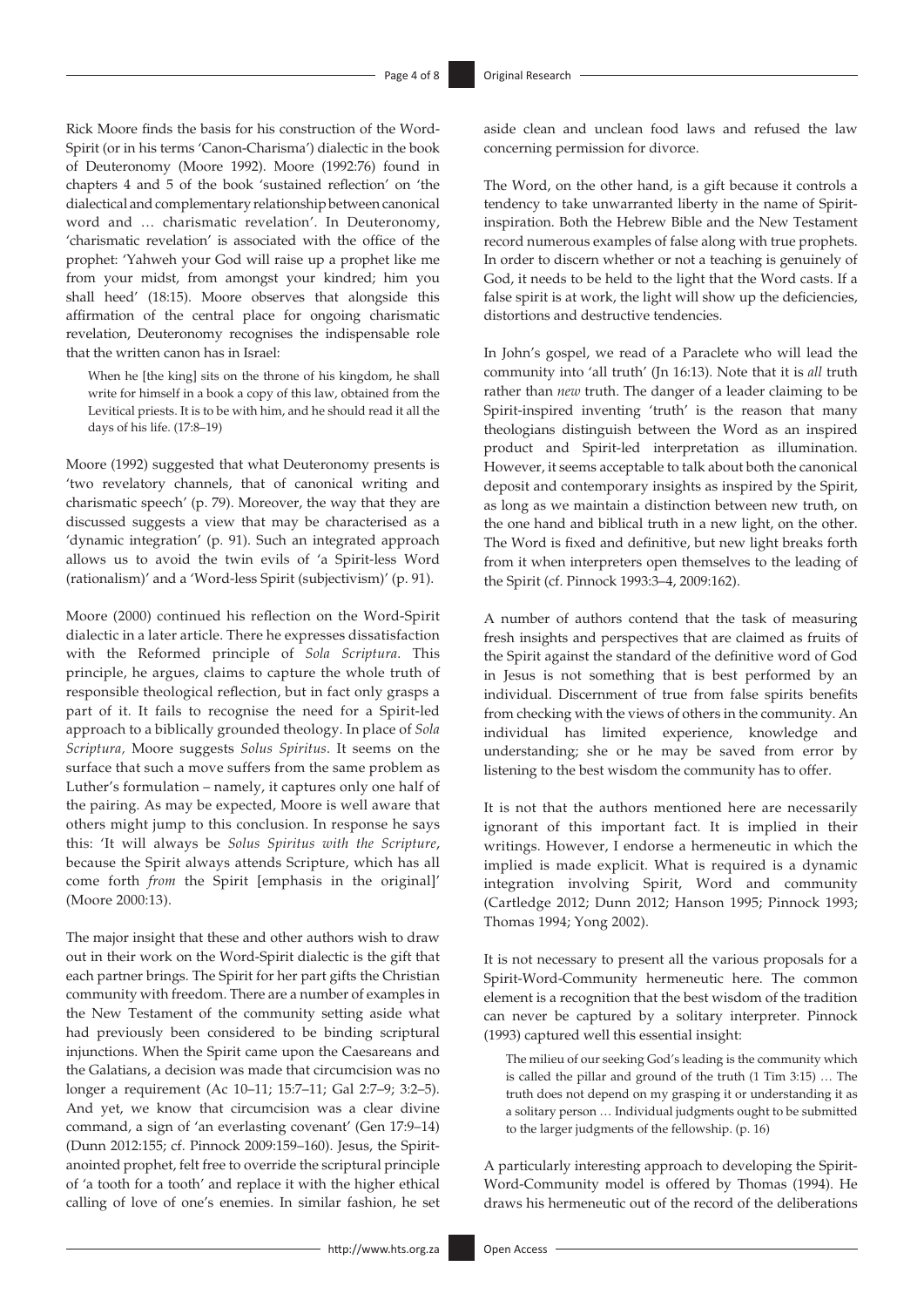of the Jerusalem Council (Ac 15:1–29). As is well known, the council came together to consider the question of whether Gentiles should be required to convert to Judaism in order to become full members of the Christian fellowship. Paul and Barnabas arrived in Jerusalem with reports of Judaisers who were demanding that Gentile believers be circumcised and instructed to keep the law of Moses.

After a long discussion had taken place, Peter stands to address the council. He draws attention to the work of God in the hearts and minds of the Gentiles. God testified to them by giving them the Holy Spirit. God cleansed their hearts by faith. The burden that some want to place on the Gentile converts is interpreted by Peter as testing God.

Next Barnabas and Paul speak. They tell of the signs and wonders that God has carried out through them in the midst of the Gentile communities. Finally, James rises to speak, he adds that Peter's reading of the situation, centring as it does on God's gracious action, agrees with the prophetic testimony. To make the point, he quotes from Amos 9:11–12.

Noting this pattern, Thomas (1994) highlighted the fact that the council begins with the experience of its members and only later gives attention to Scripture. It is clear that the earliest fellowship assigned a good deal of weight to their community experience in the decision-making process.

Based on the recorded experience of the first Church Council, Thomas (1994) offered certain perspectives on each element in his Spirit-Word-Community hermeneutic. He begins with the community. He notes that despite the fact that James is acknowledged as having a leadership role, Luke regards the decision as coming from the community under the leading of the Holy Spirit.

Thomas also notes the prominent place the Holy Spirit is given in the discussion. It is not simply that the final decision is represented as being good to the Holy Spirit, but the previous activity of the Holy Spirit in the experience of the group is a feature. With this in mind, Thomas (1994) felt compelled to point out that:

Such explicit dependence upon the Holy Spirit in this interpretive process goes far beyond the rather tame claims regarding 'illumination' which many conservatives (and Pentecostals) have often made regarding the Spirit's role in interpretation. (p. 49)

Lastly, Thomas (1994) turned his attention to Scripture. He notes that the Amos text was chosen from quite a large selection of relevant texts, many of which endorse exclusion of Gentiles. What this suggests is that the Holy Spirit was at work in the community guiding the selection of the scriptural text. Thomas (1994) further observed that Scripture was also the source of guidance in terms of establishing the minimal *Torah* stipulations that would be imposed. With all this in view, he concludes that:

[*W*]hile the biblical text was assigned and functioned with a great deal of authority in this hermeneutical approach … in contrast to the way in which propositional approaches to the issue of authority function, Acts 15 reveals that the text's authority is not unrelated to its relevance to the community, its own diversity of teaching on a given topic, and the role which the Scripture plays in the constructing of temporary or transitional stipulations for the sake of fellowship in the community. (p. 50)

Thomas (1994) went on to demonstrate the three-way dynamic integration at work in going to Scripture and the experience of the community under the leading of the Spirit to develop a position on the role of women in the ministry of the church. It is not necessary for our purposes to follow his discussion in all its details. What I am particularly interested in is the way in which he defines the community. It consists of (Thomas 1994):

[*T*]hose individuals called out of the world by God who have experienced salvation through Jesus Christ and are empowered by the Holy Spirit to do the work of ministry in the present world. (p. 51)

This community could be a single, local community of faith or a whole denomination. So in assembling data to aid one's interpretive work, an important source will be the experience of Spirit-filled Christians who have witnessed women in ministry, together with the testimony of the women themselves.

As much as I appreciate Thomas' general approach and the helpful insights he offers, I contend that this view of community is too narrow. I suggest that under the umbrella of 'community' we need to draw in both the tradition of theological reflection and the best wisdom available in the non-theological community. The reason should be obvious: In order to inform our interpretative process as fully as possible, it is necessary to consult as widely as possible. The suggestion that such consultation should include the best thinking in the Christian heritage is non-controversial. But the same cannot be said of the call to engage with secular thought (Psychology, Philosophy, Sociology and more). In support of this contention, I note that God's truth needs to be heard wherever it is spoken. We have every reason to expect that the Spirit speaks outside the four walls of the Church. All humans are created in the image of God and therefore have a capacity to seek wisdom, to live in love, and to know truth. As all people are loved by God, it is to be expected that the Spirit will come to them with truth. Wherever we find genuine wisdom, we can be sure that the Spirit has been active. These cursory comments will need to suffice for the moment. The issue of responsible engagement with the nontheological community will be discussed much more fully here.

In taking this comprehensive approach to defining community, I am aligned with Yong's (2002) Spirit-Word-Community hermeneutic. What is especially helpful in Yong's approach is that he continually highlights the way the elements in the hermeneutic connect with each other via a tension arc. At the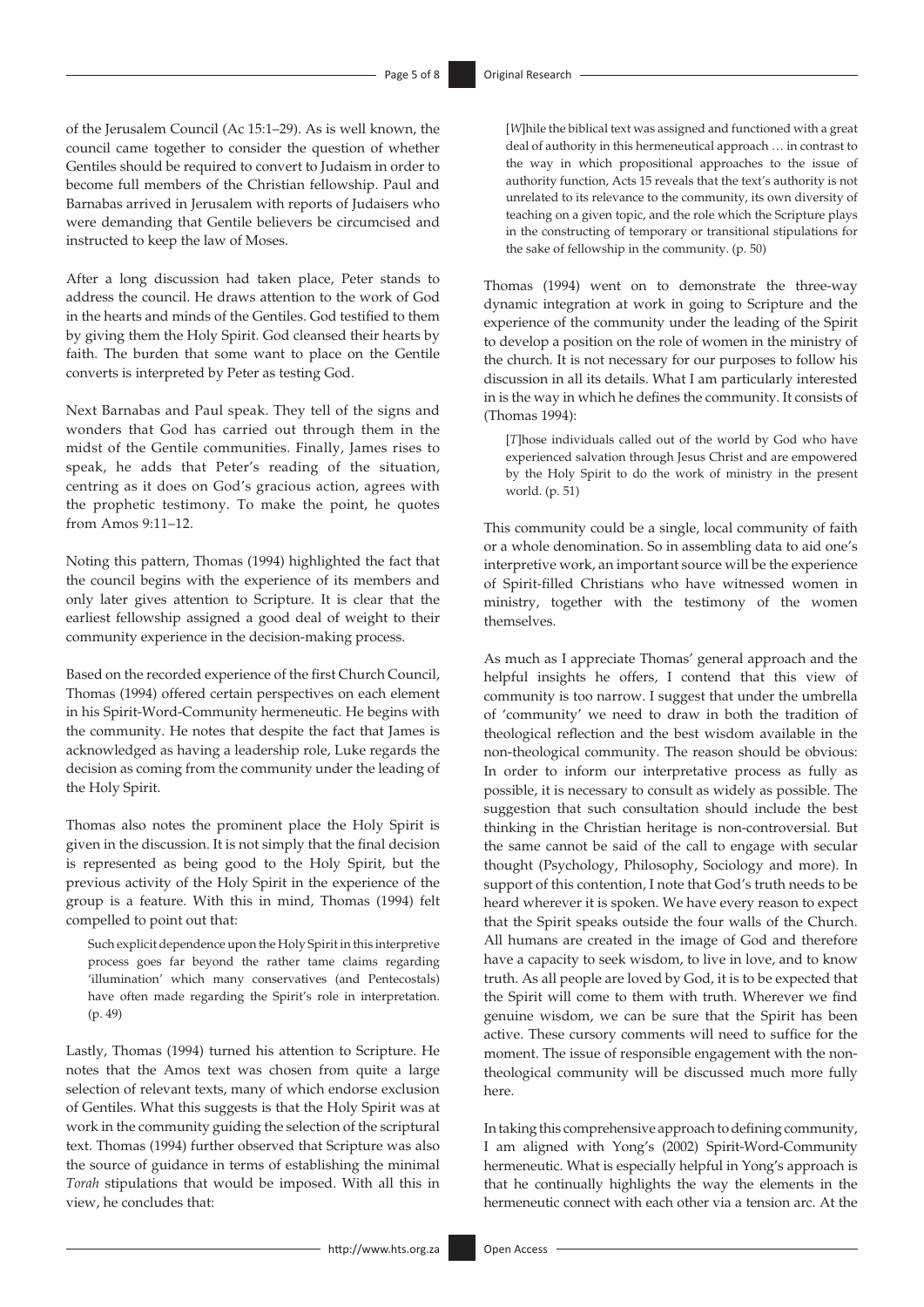end of a very long, sophisticated and complex discussion, Yong summarises his articulation of the trilogical and trialectical relationships between the three elements. He dismisses adherence to *sola scriptura, sola traditus,* or *sola communitas* and replaces them with an approach in which each dimension is accorded its particular place and in which each operates through a tensile relationship with the others. Not only do the *sola* slogans need to go, but also hermeneutic models constructed around dyadic relations (Yong 2002):

[*I*]f the *solas* which have laid claim to hermeneutical and methodological rule need to be rejected, so do the various dyadic combinations. Theological interpretation that functions either monologically or dialogically will always struggle to achieve clarity, coherence, and relevance. The absence of the Spirit from the hermeneutical spiral means a lifeless repetition of the Word by the tradition. The absence of the Word means the domination of either enthusiasm or anarchy (or both) in the tradition. The absence of tradition means a primitivistic, biblicistic, [*sic*] fundamentalistic, [*sic*] and enthusiastic orientation. (p. 314)

What Yong argues for is, to my mind, undoubtedly correct. We have already noticed the tension arc that exists between Word and Spirit. Under the inspiration of the Spirit, Jesus and the apostles took the liberty of overriding what had up to that point in time been hallowed Scriptural injunctions (e.g. circumcision, food purity laws) and principles (e.g. divorce is permissible). On the other hand, the Spirit has only restricted freedom in inspiring and guiding the faithful; she binds herself to the biblical canon (cf. Pinnock 1993:12). With this in mind, it was suggested that the inspiration the Spirit brings to the interpretive community results not in new truth but in a new light on the Word.

In a similar fashion, the relationship between the faith community's tradition and the biblical canon should be construed as tensile. I concur with the line taken by theologians such as Yong (2002:308–309) and Brown (1999). They contend that we should view tradition as neither secondary nor reactionary. Brown (1999) saw it, rather, as 'the motor that sustains revelation both within and Scripture and beyond' (p. 1). He even goes so far as to suggest that tradition has the right to revise certain biblical perspectives. But the reverse also applies. It is also the case that the biblical canon has the authority to critique later theological traditions. He expresses the dialectic relationship this way:

While not denying the right of Scripture to offer a critique of later elements in the tradition, there is also … an equal right of later tradition to critique Scripture, and this is what makes it inappropriate to speak of one always acting as the norm for the other. Instead, a dialogue must take place, with now one yielding, now the other. (p. 111)

Whilst this Spirit-Word-Community model may look strong on paper, there will no doubt be readers who are wondering if, in offering such a comprehensive approach to community, too much is asked of the preacher in preparation. Am I expecting, for example, that during the week the preacher will carry out a wide-ranging programme of research that involves (1) working with biblical dictionaries, concordances and other exegetical tools, along with consulting the best of the contemporary biblical commentaries, (2) consulting biblical commentaries and other relevant works by the leading thinkers in the tradition (Augustine, Aquinas, Luther, Calvin, etc.), (3) researching current theological and non-theological reflection on the relevant issue and (4) drawing on the wisdom of the local faith community (e.g. assemble a group and join with them in searching for the images in the text that present as most helpful in redescribing the world)? The answer is 'yes', but I need to qualify it. I am now a full-time academic, but it was not always so. For 8 years I served in congregational ministry. I know how busy life gets for a ministry agent. As wonderful as it would be to read very widely in preparing a sermon, covering the work of many of the important ancient and contemporary thinkers, a congregational minister does not have the luxury of allocating the amount of time this would require. In carrying out the weekly research programme, it is therefore necessary to limit the time that one devotes to it. What is required is highly targeted reading. Preachers need to be clever and resourceful to make this work. Consulting the best of the available print and (what is now usually the first port of call) online resources, usually yield pointers to relevant sources from the tradition, the contemporary theological community and the non-theological academy. That is, others have performed the hard work and assembled the kind of source material referred to here. It is also the case that (conscientious) preachers have the practice of reading widely and may well recall relevant ideas and concepts (both theological and non-theological) from previous reading. That is, it is often possible to trade on previous work carried out.

The issue of asking too much in terms of time is an important one. Another concern is that giving nontheological voices a hearing in the community roundtable will lead to distortion of the story that Scripture tells. These voices are considered to be alien to the message of the Bible and therefore bend it out of shape. The final task is to respond to this concern.

## **Responsible pulpit engagement with the non-theological community**

I have advocated setting up a critical conversation between the text and contemporary modalities of thought. When it comes to an inspired interpretation of Scripture, it is useful to draw on ideas from the non-theological community. Turning to ideas from non-theological sources often sheds fresh light on a text. A classic example of this is Paul Tillich's sermon, 'You are Accepted' (Tillich 1966). Tillich uses terms from existentialist philosophy and psychotherapy to help his listeners grasp more fully the meaning of two central biblical notions. 'Estrangement' is employed to communicate the meaning of sin, and 'acceptance' is used to make the concept of divine grace more accessible.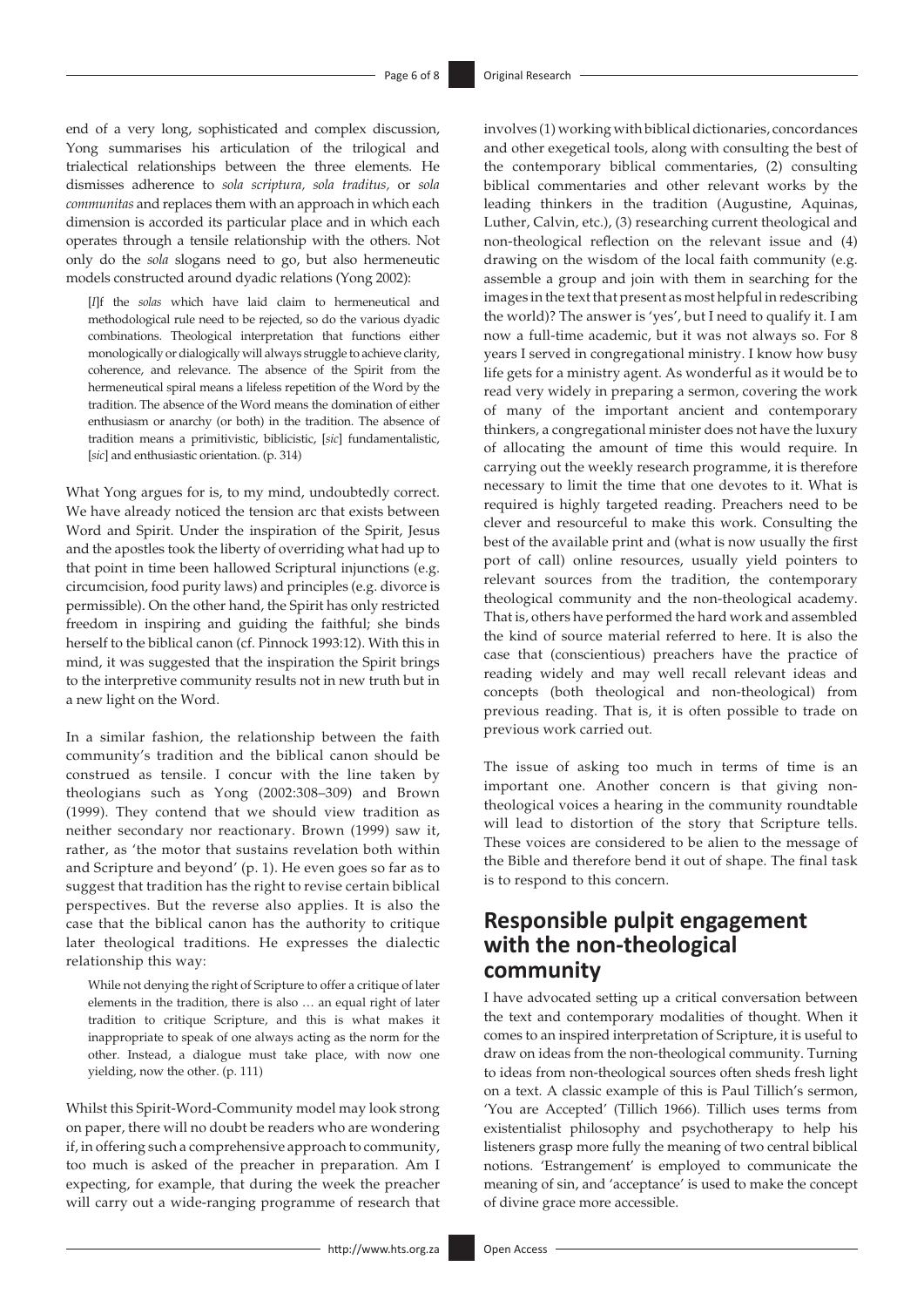Brueggemann, for his part, has engaged (amongst other things) the ideas of Freud, Winnicott, Pruyser and other psychological theorists. In his work on Job, for example, he interprets Job's innocence speech and God's response using ideas from Winnicott such as the autistic self, play and magic thinking, illusion and transitional space. Here are two quotes that give sense of this:

It is not forced to suggest that Job has retreated from the 'real world' of his friends because he no longer believes in that world. His experience has shown him that that world does not hold. He has withdrawn to his 'self-world,' and his own suffering, sense of innocence, integrity, and indignation are his only criteria for reality. In Winnicott's sense, Job is an autistic person, who requires that the system be broken on the anvil of personal experience, outside of which there is no compelling reality. (Brueggemann 1991:17)

God speaks to Job of an alternate world … [*God*] invites the inhabitants of the autistic and 'real' worlds to a new world of majesty, sovereignty, power, domination, and splendor … This world uttered by God is, of course, an illusion. It is an illusion because Job's deep hurt is still there and his friends' rules still want and claim too much. It is a playful illusion of imagination that outruns reality. The doxology voiced as ultimatum is 'transitional' like Winnicott's transition, not taken literally but seriously respected as a 'zone of magic possibility'. (Brueggemann 1991:19‒20)

The historical context for this approach to preaching is the 'answering theology' of Friedrich Schleiermacher. Schleiermacher engaged Romanticist philosophy to show the 'cultured despisers' of religion that their central concept of 'intuition of the infinite' was actually the foundation of all religious experience. Tillich developed his own version of the method in the 20th century. However, the method used in 'answering theology' is flawed. David Tracy and others argue that it is not a matter of correlating questions from the culture with answers from the theological tradition but rather of correlating questions and answers from both domains (Tracy 1975:46). What is required is a mutually critical dialogue over the nature of authentic individual and social existence between the Christian biblical and theological tradition, on the one hand, and the best minds in the human sciences and philosophy, on the other. This is the method that I contend needs to be employed.

It is important to acknowledge the risk associated with a correlational approach to doing theology. Those who align with the Barthian, post-liberal, evangelical and charismatic traditions contend that drawing on ideas and concepts from the non-theological intellectual community to learn more about the deep meaning in Scripture is dangerous. The danger is that rather than shed new light on the Bible, such an approach results in distortion of its true meaning. This concern certainly needs to be taken seriously. However, I contend that when the concepts from philosophy and the human sciences are judiciously chosen and kept in their proper role of illuminating biblical ideas rather than dominating them, the correlational work will be most fruitful.

Tillich (1957:14) himself acknowledged these potential problems with the method. In a similar vein, Hans Frei laments over what he calls 'the great reversal' the correlational theologians effected. Frei (1974) claimed that for these theologians, interpretation is 'a matter of fitting the biblical story into another world with another story rather than incorporating that world into the biblical story' (p. 130).

Correlational preachers need to hear the warning about 'the great reversal'. It is quite possible to allow the concepts from Psychology or Philosophy to dominate. In this scenario, the message of the text is distorted as the preacher aims for alignment with contemporary intellectual thought. It is therefore imperative that the correlational preacher firmly commits to maintaining the integrity of the text. The interpretive work proceeds properly when the preacher allows the meaning to unfold rather than forcing a connection with a favoured psychological or philosophical theory.

Endorsing a correlational approach to preaching results in conflict with narrative approaches such as the one that Mark Ellingsen advocates. Ellingsen views the task of theology as articulating the character and identity of the world of the Bible. Furthermore, the task of preaching is telling the Bible's stories about how the world is and how it might be under the transforming power of the gospel. Ellingsen (1990) contrasted his approach with that of the correlational preacher:

[*W*]hen preaching becomes understood as the task of narrating the biblical account, Scripture effectively functions as its own interpreter. It interprets itself insofar as such preaching rejects the imposition of extraneous categories upon itself, and it allows its narratives to speak for themselves. (p. 19)

Ellingsen posited that Scripture is self-interpreting. When it is read through a lens supplied by an 'alien' intellectual discipline, the inevitable result is distortion of its message. I disagree. It is my view that judicious and responsible application of philosophical or psychological thought brings out fresh insights from the text. Such thought can be genuinely inspirational. As Tillich (1957) observed:

[*T*]he one who reads Ecclesiastes or Job with eyes opened by existentialist analyses will see more in either than he was able to see before. The same is true of many other passages of the Old and New Testaments. (p. 28)

A responsible correlational approach begins with engaging the text with the aid of quality critical and historical work to ensure an in-depth understanding of its *Sitz im Leben*, meaning and purpose. The next step is finding the nontheological sources that genuinely correlate with the text to assist with finding fresh insights. I have used the word 'genuinely' here to highlight the necessity of resisting the temptation to force one's own favourite philosophical or psychological ideas on the text. There is insufficient space available here to illustrate this process in practice. Good examples of correlational preaching are provided by Allen (2004) and Pembroke (2013, 2016).